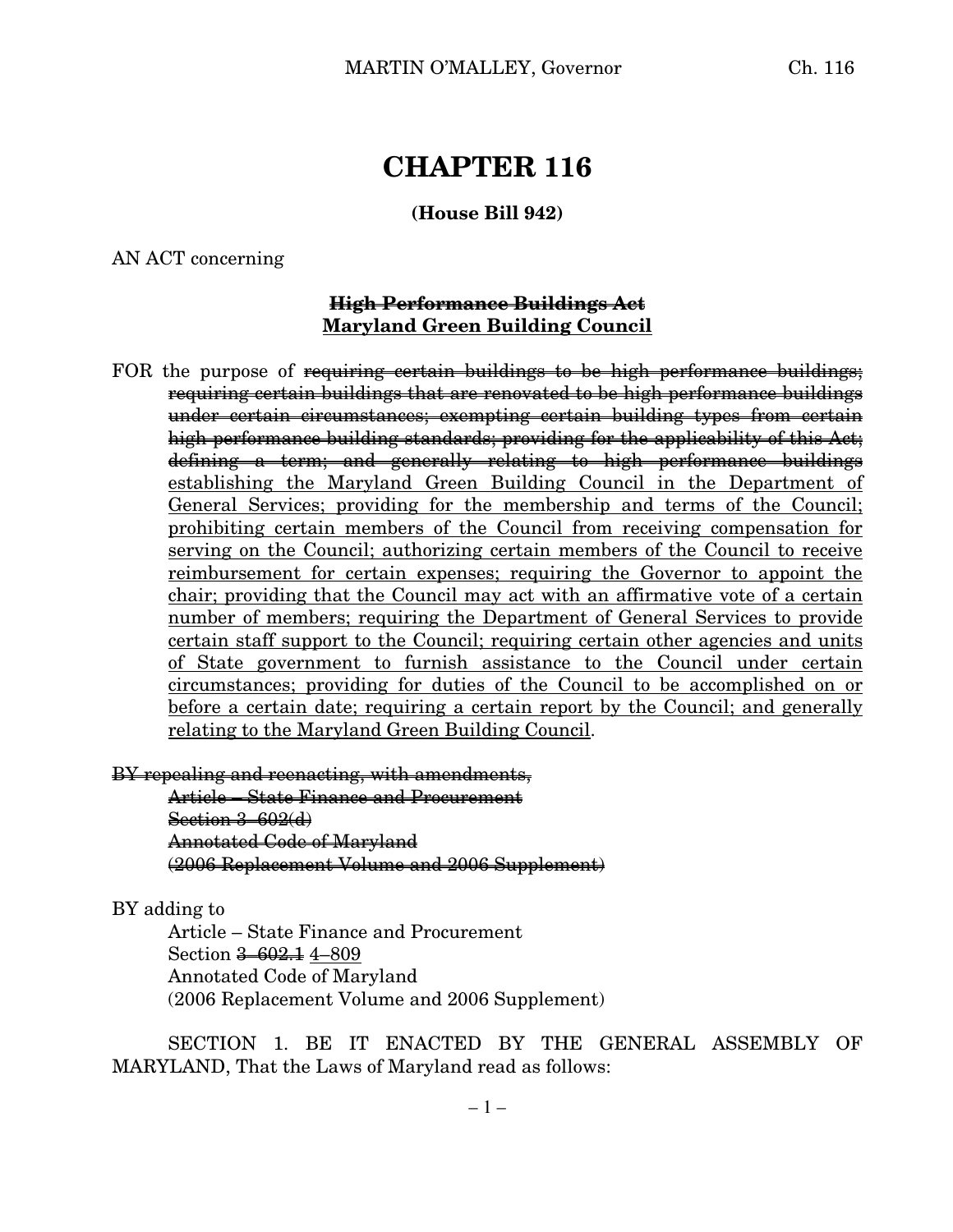## **Article – State Finance and Procurement**

3–602.

 $(d)$   $(1)$   $(i)$  In this paragraph, "high performance building" means a building that:

1. achieves at least a silver rating according to the U.S. Green Building Council's LEED (Leadership in Energy and Environmental Design) Green Building Rating System as adopted in 2001 or subsequently by the Maryland Green Building Council;

2. achieves at least a two globe rating according to the Green Globes Program as adopted by the Green Building Initiative;

3. achieves at least a comparable numeric rating according to a nationally recognized, accepted, and appropriate numeric sustainable development rating system, guideline, or standard; or

4. meets nationally recognized, consensus–based, and accepted green building guidelines, standards, or systems approved by the State.

(ii) 1. [A] Except as provided in § 3–602.1 of this **SUBTITLE, A** unit of State government requesting an appropriation for preliminary planning of a proposed capital project may include in its request a justification for proposing that a building in the project is appropriate for design as a high performance building.

2. **[**If**] EXCEPT AS PROVIDED IN § 3–602.1 OF THIS SUBTITLE, IF** justification is submitted under subsubparagraph 1 of this subparagraph concerning a building in a proposed capital project, the Department shall review whether it is practicable and fiscally prudent to incorporate in the capital project the use of a comprehensive process of design and construction that would result in the building being a high performance building.

(2) Before an appropriation may be authorized for preliminary planning of a proposed capital project:

(i) the unit of the State government requesting the appropriation shall submit to the Department a program describing, in detail, the scope and purpose of the project; and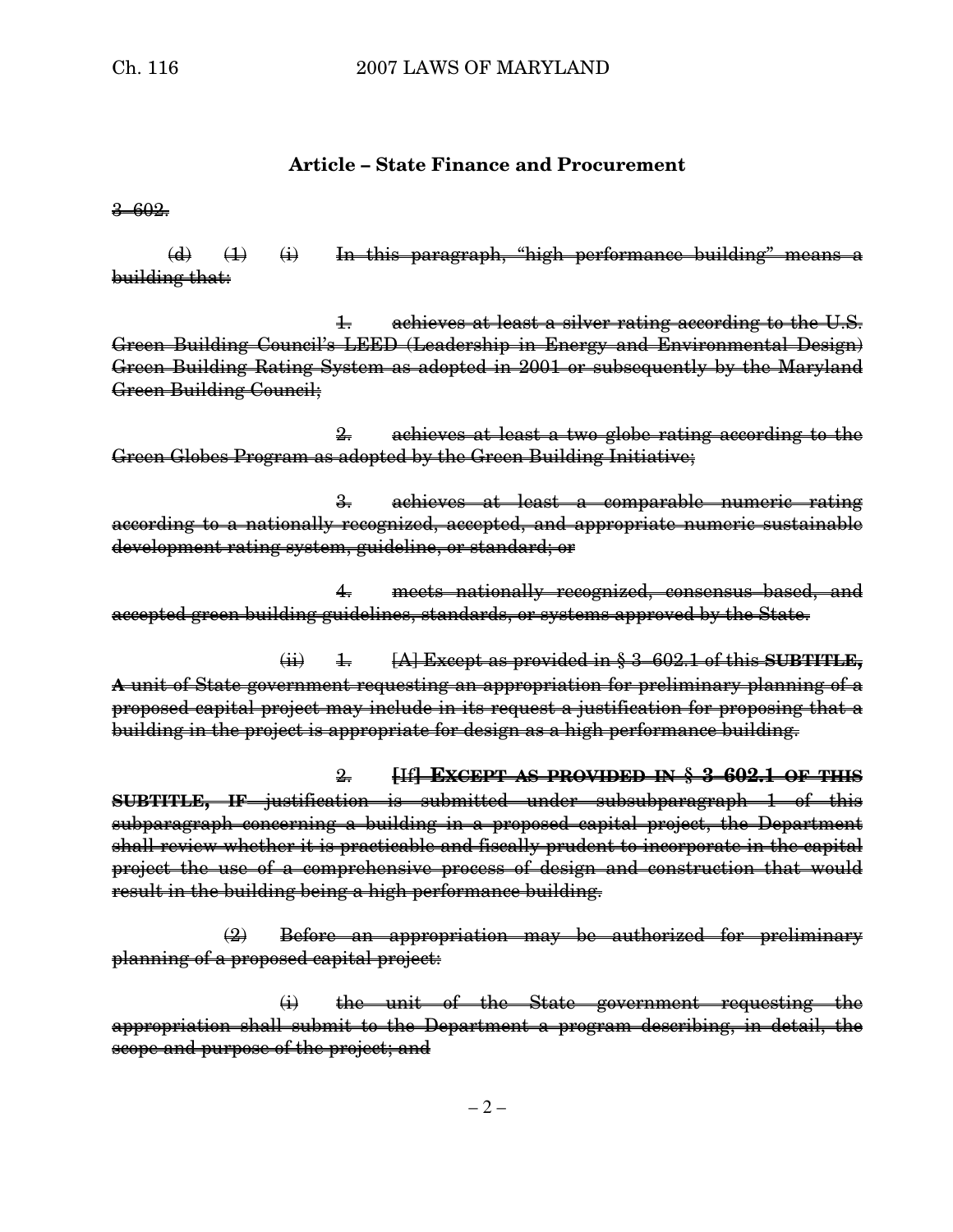(ii) the Secretary of Budget and Management must approve the

program.

(3) Before an appropriation may be authorized for construction of a proposed capital project:

 $\leftrightarrow$  the unit of State government requesting the appropriation shall submit to the Departments of Budget and Management and General Services a detailed design program, which shall include all information required by the Departments; and

(ii) both the Secretary of Budget and Management and the Secretary of General Services must approve the detailed design program.

**3–602.1.**

**(A) EXCEPT AS PROVIDED IN SUBSECTION (C) OF THIS SECTION, IF A CAPITAL PROJECT INCLUDES THE CONSTRUCTION OF A BUILDING THAT IS 5,000 SQUARE FEET OR GREATER, THE BUILDING SHALL BE CONSTRUCTED TO BE A HIGH PERFORMANCE BUILDING, AS DEFINED IN § 3–602(D) OF THIS SUBTITLE.**

**(B) (1) FOR THE PURPOSES OF THIS SUBSECTION, "MAJOR RENOVATION" MEANS THE RENOVATION OF A BUILDING WHERE:**

**(I) THE COST OF THE RENOVATION IS GREATER THAN 50% OF THE BUILDING'S ASSESSED VALUE; AND**

**(II) THE SCOPE OF THE RENOVATION IS 5,000 SQUARE FEET OR GREATER.**

**(2) EXCEPT AS PROVIDED IN SUBSECTION (C) OF THIS SECTION, IF A CAPITAL PROJECT INCLUDES THE MAJOR RENOVATION OF A BUILDING, THE BUILDING SHALL BE RENOVATED TO BE A HIGH PERFORMANCE BUILDING, AS DEFINED IN § 3–602(D) OF THIS SUBTITLE.**

**(C) THE FOLLOWING TYPES OF UNOCCUPIED BUILDINGS ARE NOT REQUIRED TO BE CONSTRUCTED OR RENOVATED TO BE HIGH PERFORMANCE BUILDINGS:**

**(1) WAREHOUSE AND STORAGE FACILITIES;**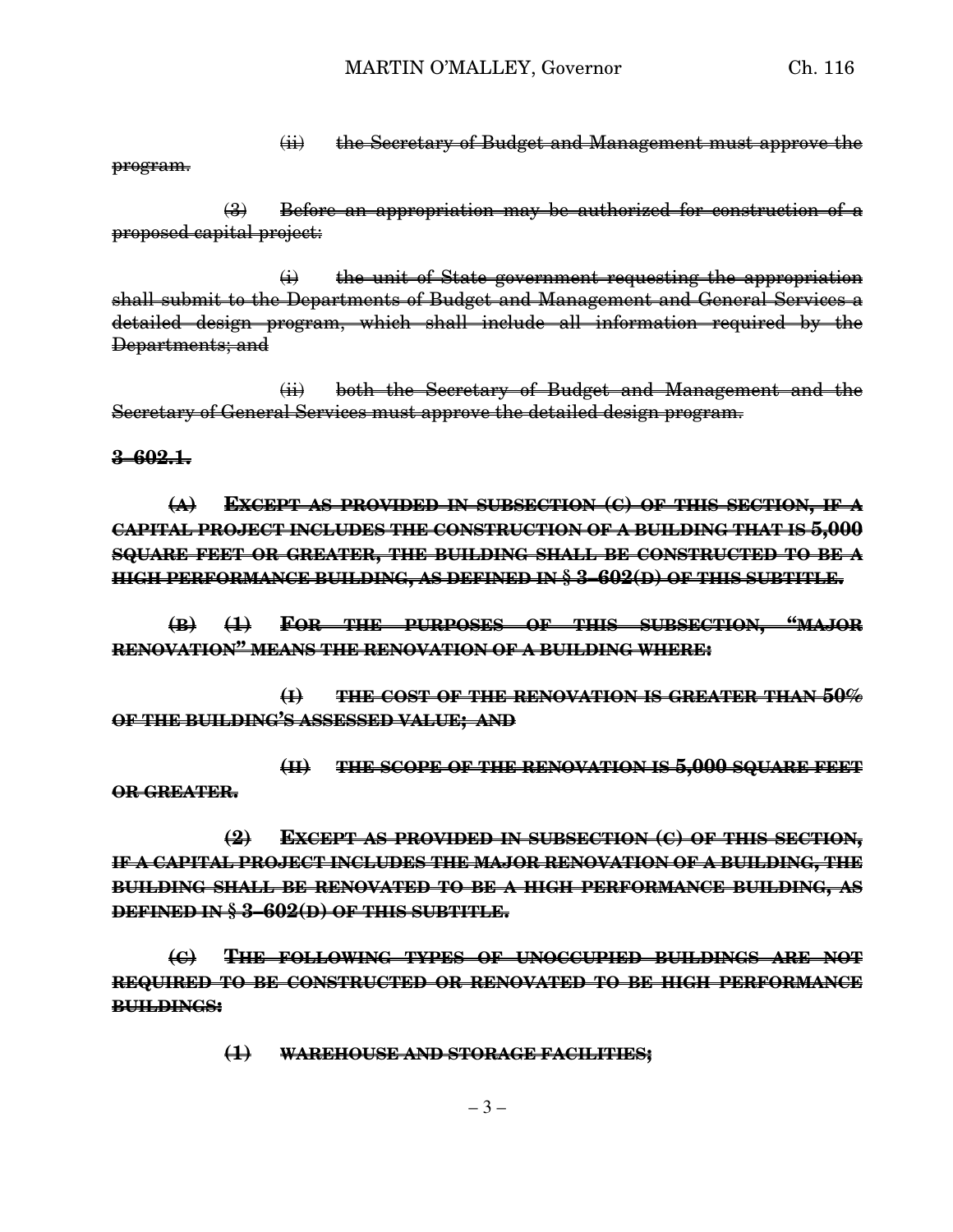**(2) GARAGES;**

**(3) MAINTENANCE FACILITIES;**

**(4) TRANSMITTER BUILDINGS;**

**(5) PUMPING STATIONS; AND**

**(6) OTHER SIMILAR TYPES OF BUILDINGS, AS DETERMINED BY THE DEPARTMENT.**

**4–809.**

**(A) THERE IS A MARYLAND GREEN BUILDING COUNCIL.**

**(B) THE COUNCIL SHALL INCLUDE:**

**(1) THE SECRETARY OF GENERAL SERVICES, OR THE SECRETARY'S DESIGNEE;**

**(2) THE SECRETARY OF BUDGET AND MANAGEMENT, OR THE SECRETARY'S DESIGNEE;**

**(3) THE SECRETARY OF THE ENVIRONMENT, OR THE SECRETARY'S DESIGNEE;**

**(4) THE SECRETARY OF HOUSING AND COMMUNITY DEVELOPMENT, OR THE SECRETARY'S DESIGNEE;**

**(5) THE SECRETARY OF NATURAL RESOURCES, OR THE SECRETARY'S DESIGNEE;**

**(6) THE SECRETARY OF PLANNING, OR THE SECRETARY'S DESIGNEE;**

**(7) THE SECRETARY OF TRANSPORTATION, OR THE SECRETARY'S DESIGNEE;**

**(8) THE DIRECTOR OF THE MARYLAND ENERGY ADMINISTRATION, OR THE DIRECTOR'S DESIGNEE;**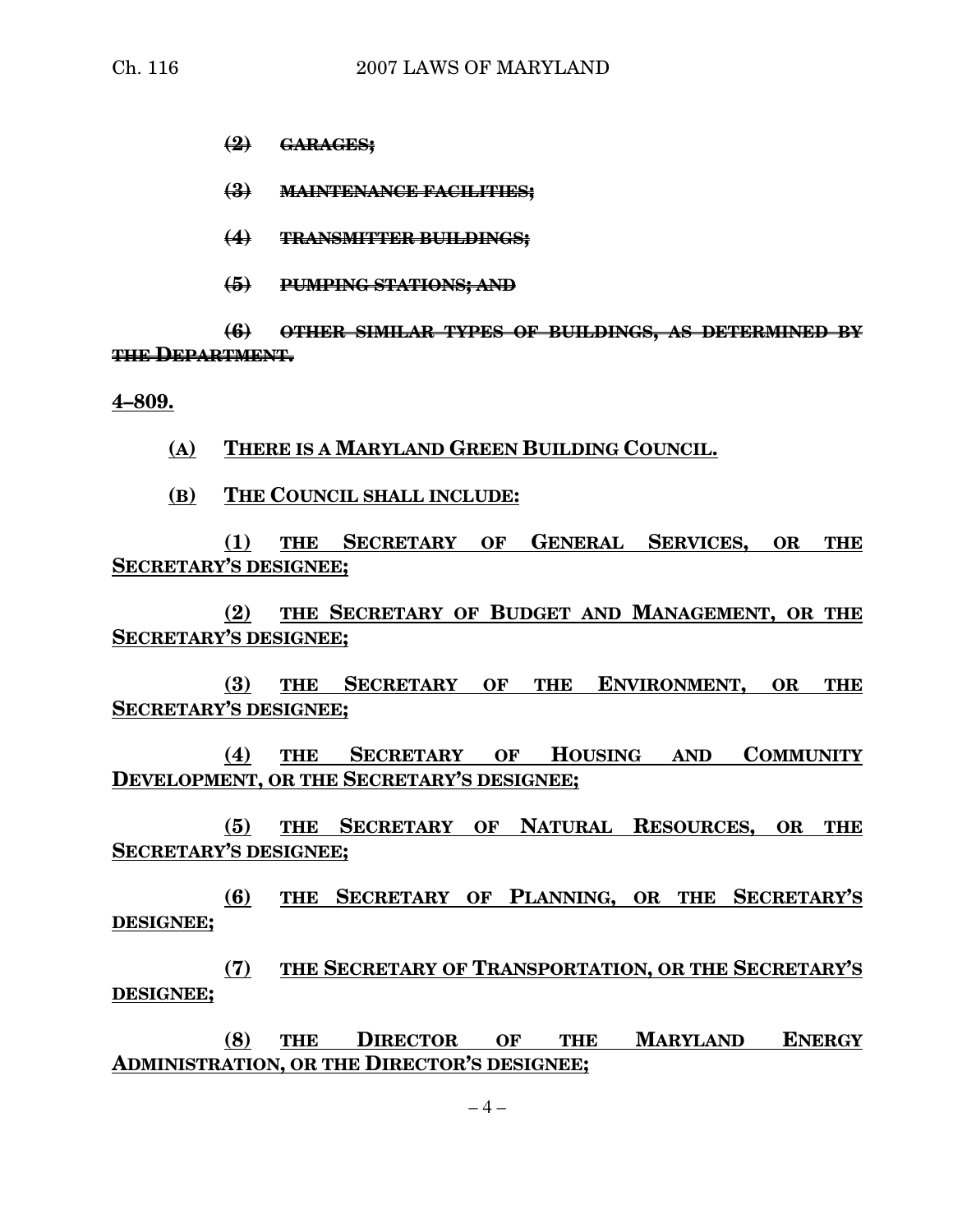**(9) THE DIRECTOR OF THE INTERAGENCY COMMITTEE ON PUBLIC SCHOOL CONSTRUCTION, OR THE DIRECTOR'S DESIGNEE;**

**(10) THE CHANCELLOR OF THE UNIVERSITY SYSTEM OF MARYLAND, OR THE CHANCELLOR'S DESIGNEE; AND**

**(11) SIX MEMBERS APPOINTED BY THE GOVERNOR TO REPRESENT ENVIRONMENTAL, BUSINESS, AND CITIZEN INTERESTS, ONE OF WHOM HAS EXPERTISE IN ENERGY CONSERVATION OR GREEN BUILDING DESIGN STANDARDS.**

**(C) (1) THE TERM OF A MEMBER APPOINTED BY THE GOVERNOR IS 2 YEARS.**

**(2) THE TERMS OF APPOINTED MEMBERS ARE STAGGERED.**

**(3) AT THE END OF A TERM, A MEMBER CONTINUES TO SERVE UNTIL A SUCCESSOR IS APPOINTED AND QUALIFIES.**

**(4) A MEMBER WHO IS APPOINTED AFTER A TERM HAS BEGUN SERVES ONLY FOR THE REMAINDER OF THAT TERM AND UNTIL A SUCCESSOR IS APPOINTED AND QUALIFIES.**

**(5) THE GOVERNOR MAY REMOVE AN APPOINTED MEMBER FOR INCOMPETENCE, MISCONDUCT, OR FAILURE TO PERFORM THE DUTIES OF THE POSITION.**

**(6) A MEMBER APPOINTED BY THE GOVERNOR MAY NOT RECEIVE COMPENSATION, BUT IS ENTITLED TO REIMBURSEMENT FOR EXPENSES UNDER THE STANDARD STATE TRAVEL REGULATIONS, AS PROVIDED IN THE STATE BUDGET.**

**(D) (1) THE GOVERNOR SHALL APPOINT A CHAIR FROM AMONG THE COUNCIL MEMBERS.**

**(2) THE COUNCIL MAY ACT WITH AN AFFIRMATIVE VOTE OF NINE MEMBERS.**